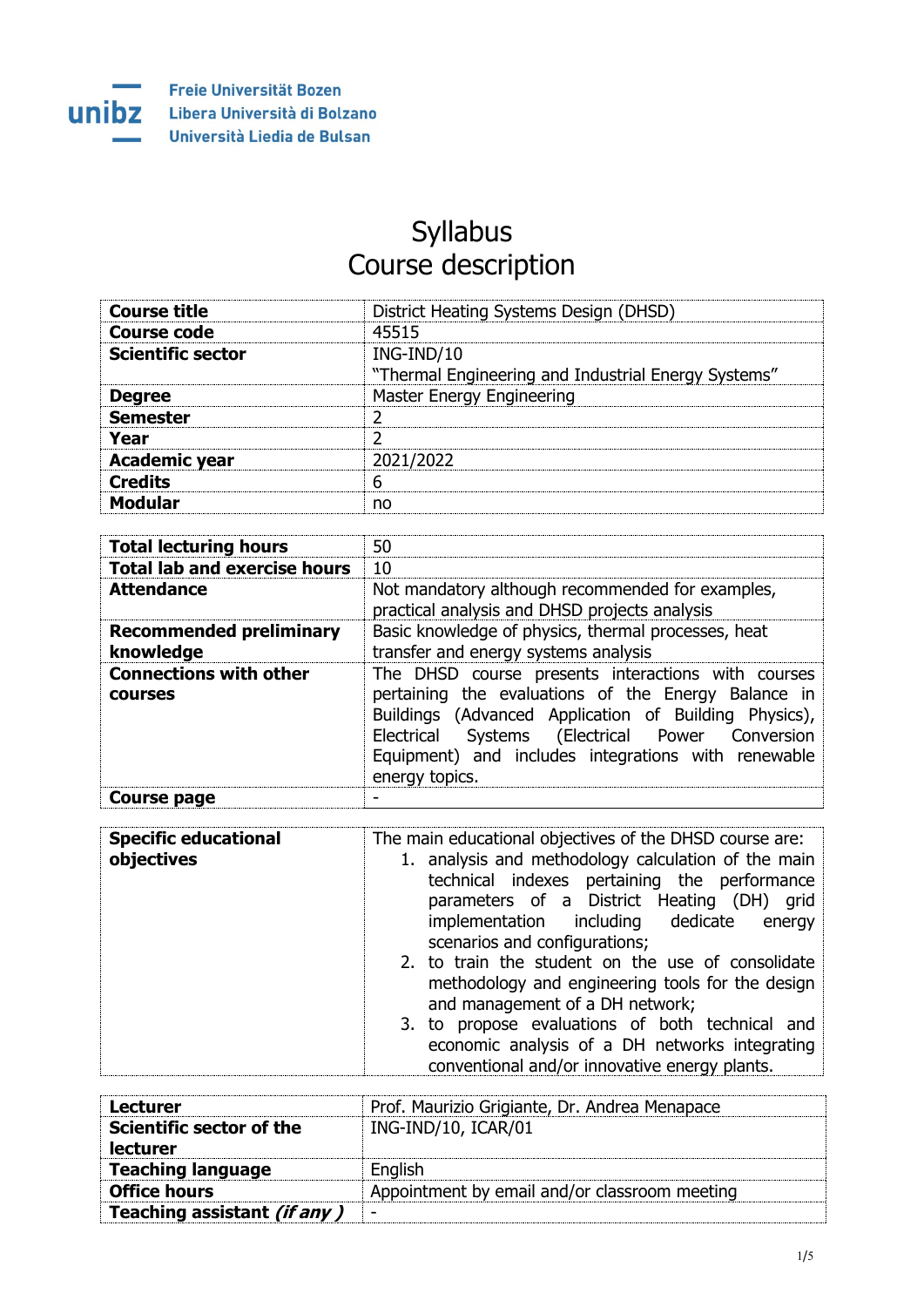## **Freie Universität Bozen**

Ē. ÷.

unibz

## Libera Università di Bolzano

Università Liedia de Bulsan

| <b>Office hours</b>                                       | Appointment by email                                                                                                                                                                                                                                                                                                                                                                                                                                                                                                                                                                                                                                          |
|-----------------------------------------------------------|---------------------------------------------------------------------------------------------------------------------------------------------------------------------------------------------------------------------------------------------------------------------------------------------------------------------------------------------------------------------------------------------------------------------------------------------------------------------------------------------------------------------------------------------------------------------------------------------------------------------------------------------------------------|
| <b>List of topics covered</b>                             | Energy analysis of DH networks integrated with<br>suitable energy plants including Renewable Energies<br>facilities.<br>District heating procedures and methodologies<br>actually adopted for the design and testing of a DH<br>network.<br>Procedures actually adopted for the determination of<br>the thermal loads involved in DH systems.<br>Analysis of the control systems and the facilities<br>involved in the DH management.<br>Economic energy analysis aiming at estimating the<br>most important parameters (Pay Back Time, VAN,<br>Proficiency Index) applied to real case of DH<br>networks including the connected energy plant<br>facilities. |
| <b>Professional applications of</b><br>the covered topics | The skills acquired attending this course provide to the<br>students a relevant and extended background<br>of<br>competences actually widely expected<br>by<br>energy<br>companies specifically dedicated to DH design, energy<br>service companies (ESCO), industries producing<br>DH<br>components and control devices. Furthermore,<br>the<br>competences covered by this course allow the student to<br>pursue a career as energy management by applying to<br>dedicated master/courses aiming at integrating the<br>acquired basic background in economic and management<br>issues proposed during the course.                                           |
| <b>Teaching format</b>                                    | Lecture materials will be provided to the students by the<br>teachers are will be as well proposed and discussed as<br>class lectures utilizing both blackboard and slides.<br>Calculations and design methods will be used to integrate<br>the class lectures with the use, for some applications, of<br>suitable software.                                                                                                                                                                                                                                                                                                                                  |

| <b>Learning outcomes</b> | (1) Knowledge and Understanding:                     |  |
|--------------------------|------------------------------------------------------|--|
|                          | 1. Fundamentals knowledge regarding the energy       |  |
|                          | balance of a DH network including the global         |  |
|                          | energy evaluation of the connected plants.           |  |
|                          | 2. Capability of applying the<br>procedures          |  |
|                          | conventionally adopted for the design of a DH pipe   |  |
|                          | lines network both from a thermal and mechanical     |  |
|                          | point of view.                                       |  |
|                          | 3. Detailed analysis of a generic energy power plant |  |
|                          | facility involving heating, cooling and power        |  |
|                          | production including CHP engines.                    |  |
|                          | 4. Determination procedures adopted to calculate the |  |
|                          | most relevant parameters and indexes pertaining      |  |
|                          | the performances of the DH network.                  |  |
|                          |                                                      |  |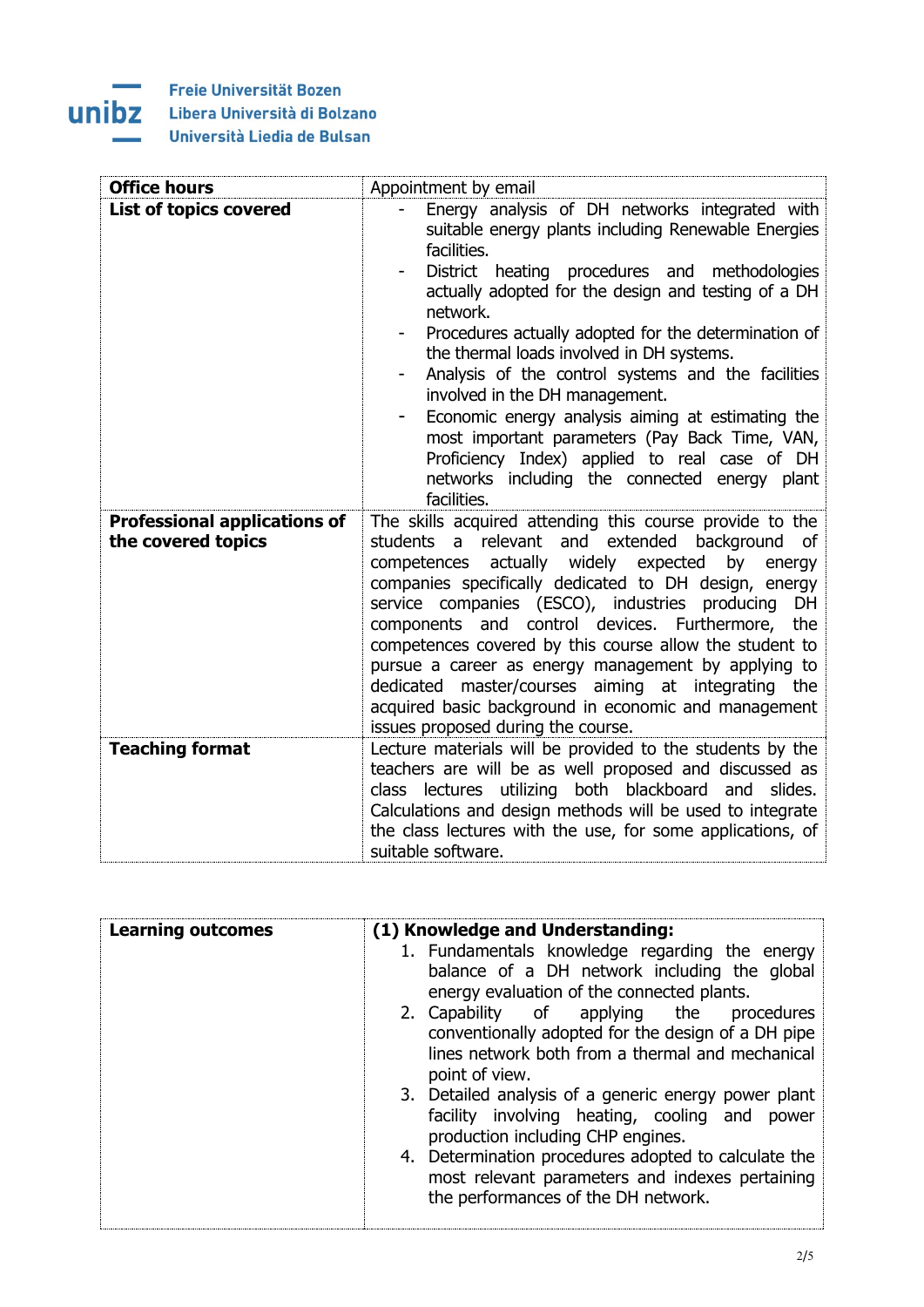

|                   | (2, 3) Applying Knowledge and Understanding &                                                                                                                                                                                                                                                                                                                                                                                                                                                                                                                                                                                                                                                                                                                                                                                                                |
|-------------------|--------------------------------------------------------------------------------------------------------------------------------------------------------------------------------------------------------------------------------------------------------------------------------------------------------------------------------------------------------------------------------------------------------------------------------------------------------------------------------------------------------------------------------------------------------------------------------------------------------------------------------------------------------------------------------------------------------------------------------------------------------------------------------------------------------------------------------------------------------------|
|                   | <b>Making Judgements:</b><br>1. Knowledge pertaining the operative tools utilized<br>for the design of a DH network: central plant<br>potentiality estimation, design of the<br>DH<br>network involving the<br>definitions<br>the<br>of<br>geometrical parameters of the pipe lines and<br>evaluation of the most important fluid flow<br>parameters (mass flow rate, pressure drop).<br>2. Sensibility analysis aiming at evaluating the<br>impact and the technical meaning of the<br>indicated parameters and indexes pertaining the<br>performances of the designed DH including<br>those derived from the economical evaluation.<br>3. Setting up of the economic analysis of the global<br>DH plant and simulations of different scenarios<br>to evaluate the impact of the main cost<br>variations terms in the expected management<br>profitability. |
|                   | (4) Communication Skills:<br>1. Enhancing the capability and the ability of<br>discussing<br>and<br>the<br>proposing<br>complex<br>negotiation dealing with the decision and the<br>realization<br>of a<br>DH<br>including<br>the<br>also<br>presentation of management competences<br>including technical and economic issues.<br>2. Capability in communicating the proposed<br>design solutions based on the local conditions to<br>which the DH proposal has to be addressed.                                                                                                                                                                                                                                                                                                                                                                            |
|                   | (5) Ability to Learn<br>1. Lifelong learning capability<br>through<br>the<br>of critical<br>tools<br>acquisition<br>and<br>critical<br>evaluation of systems.                                                                                                                                                                                                                                                                                                                                                                                                                                                                                                                                                                                                                                                                                                |
| <b>Assessment</b> | The assessment is based on the presentation of the DH<br>design project selected by the student in accordance to<br>the constraints and indications of the teachers. The<br>questions aim at evaluating both the basic and applied<br>knowledge acquired during the course. Particular attention<br>is paid to verify the capability of the student to critically<br>discuss the analysis of different solutions both from a<br>technical, design and economical point of view.<br>Furthermore, the evaluation is extended to test the global<br>competences of the topic issue proposed during the<br>course. Attention will be paid to the personal technical<br>judgment capacity of the student, the mastery of technical<br>concepts and the correct use of the technical language.                                                                     |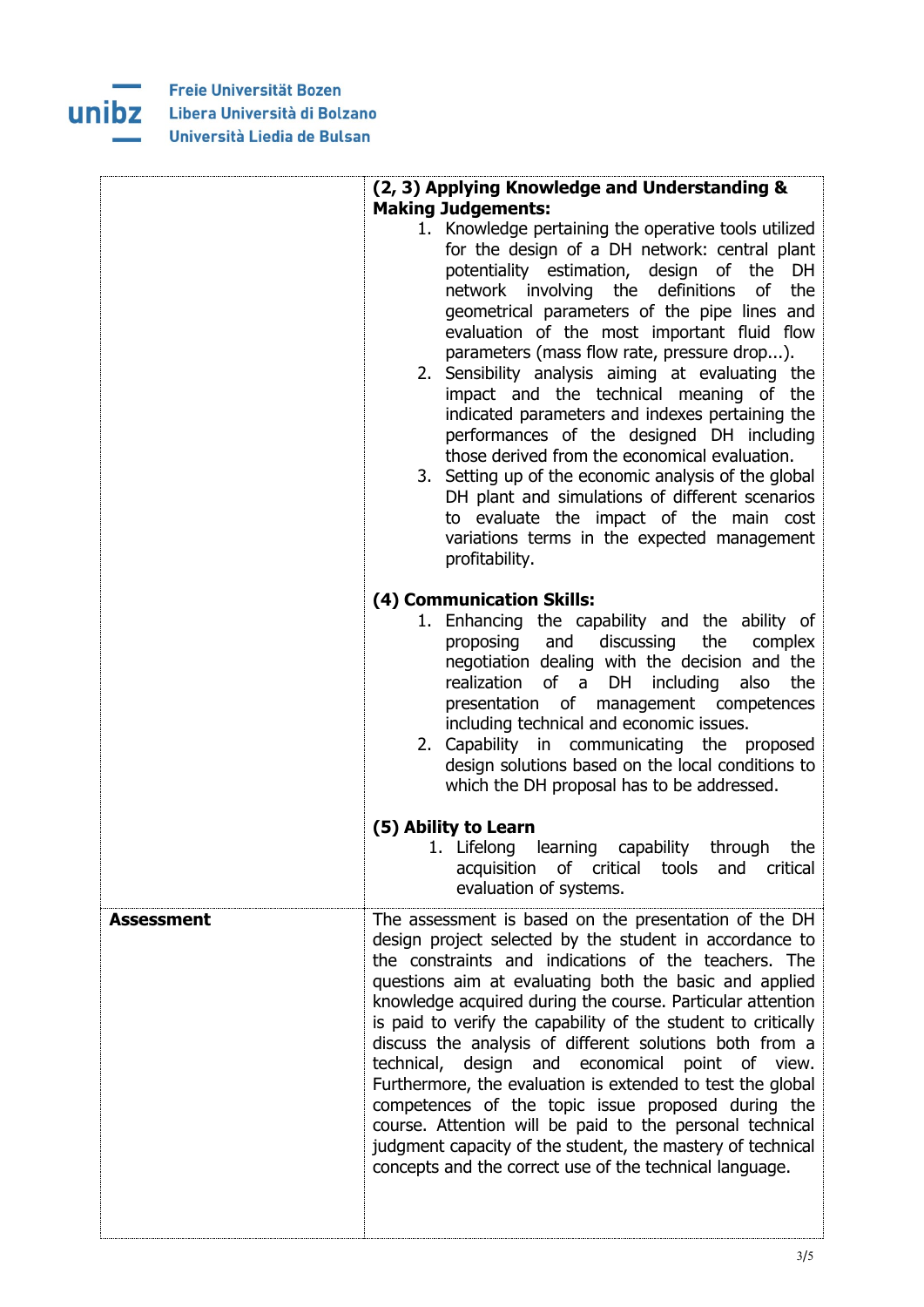

|                                                                                             | <b>Formative assessment</b><br>(assessed ILOs: 2,3,5)                                                                                               |                                                                                                                                                                                                                                                                                                                                                                                                                                                                                                                                                                                                            |
|---------------------------------------------------------------------------------------------|-----------------------------------------------------------------------------------------------------------------------------------------------------|------------------------------------------------------------------------------------------------------------------------------------------------------------------------------------------------------------------------------------------------------------------------------------------------------------------------------------------------------------------------------------------------------------------------------------------------------------------------------------------------------------------------------------------------------------------------------------------------------------|
|                                                                                             | <b>Actions</b>                                                                                                                                      | Duration/time line                                                                                                                                                                                                                                                                                                                                                                                                                                                                                                                                                                                         |
|                                                                                             | - analysis and discussion<br>of the criteria to<br>be<br>adopted for the DH design<br>project;                                                      | during the first part of the<br>course (first weeks);                                                                                                                                                                                                                                                                                                                                                                                                                                                                                                                                                      |
|                                                                                             | discussion of the basic<br>elements of the selected<br>project;                                                                                     | second<br>month<br>of<br>the<br>course;                                                                                                                                                                                                                                                                                                                                                                                                                                                                                                                                                                    |
|                                                                                             | interactive classroom<br>questions pertaining both<br>the relevant topics of the<br>selected projects and the<br>main subjects of<br>the<br>course; | during the entire duration<br>of the course;                                                                                                                                                                                                                                                                                                                                                                                                                                                                                                                                                               |
|                                                                                             | - classroom presentation<br>of the guideline followed<br>to design the DH project                                                                   | Final part of the course.                                                                                                                                                                                                                                                                                                                                                                                                                                                                                                                                                                                  |
|                                                                                             |                                                                                                                                                     | <b>Summative assessment</b><br>(assessed ILOs: $1,2,3,4$ )                                                                                                                                                                                                                                                                                                                                                                                                                                                                                                                                                 |
|                                                                                             | <b>Actions</b>                                                                                                                                      | Duration                                                                                                                                                                                                                                                                                                                                                                                                                                                                                                                                                                                                   |
|                                                                                             | Presentation of the DH<br>project based on the<br>discussion of the topics a),<br>b), c), d) indicated in the<br>following section.                 | About 1 hour following the<br>schedule exam sections.                                                                                                                                                                                                                                                                                                                                                                                                                                                                                                                                                      |
|                                                                                             |                                                                                                                                                     |                                                                                                                                                                                                                                                                                                                                                                                                                                                                                                                                                                                                            |
| <b>Assessment language</b><br><b>Evaluation criteria and</b><br>criteria for awarding marks | English<br>discussion. The global mark must be at least 18.<br>constitutive (20%) of the oral mark.                                                 | The final mark will be determined as average of the mark<br>evaluation referred to the selected project elaboration<br>(70%) and the mark of the oral (30%) presentation and<br>The oral exam is focused on testing the knowledge (80%)<br>of the topics issues proposed during the course, the<br>capability of providing a critical overview of the choices<br>adopted for the selected project. Furthermore, further<br>aspects like clarity of presentation, correctness in use of<br>technical terms ad language, capability of providing simply<br>numerical elaborations and energy conversions, is |